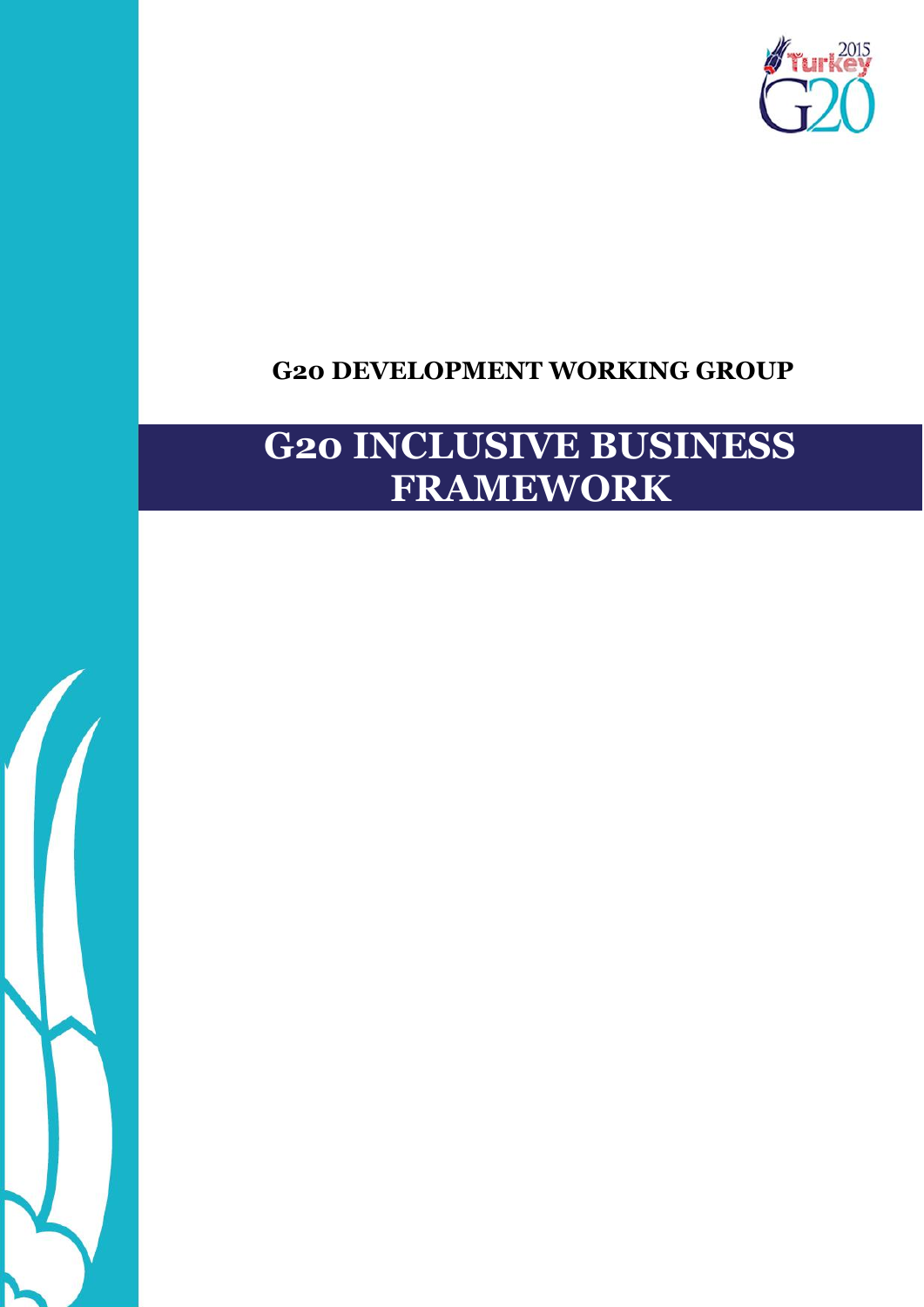

#### **G20 INCLUSIVE BUSINESS FRAMEWORK**

*A framework that defines inclusive business, sets out recommendations to enable inclusive business, and proposes a way forward for governments, the private sector, and other stakeholders.*

| 1. INTRODUCTION                                                                |    |
|--------------------------------------------------------------------------------|----|
| 2. UNDERSTANDING INCLUSIVE BUSINESS                                            | 4  |
| <b>3. ENABLING INCLUSIVE BUSINESS</b>                                          | 7  |
| 3.1 Establishing conducive rules and regulations                               | 8  |
| 3.2 Enhancing access to financial resources and providing financial incentives | 9  |
| 3.3 Providing information and raising awareness                                | 10 |
| 3.4 Strengthening the capacity of the BOP and of inclusive businesses          | 11 |
| <b>4. THE WAY FORWARD</b>                                                      | 12 |

#### **ANNEXES**

| <b>Annex I:</b> | <b>Additional Background on Inclusive Business</b>                                           |  |
|-----------------|----------------------------------------------------------------------------------------------|--|
|                 | <b>Annex II:</b> Inclusive Business Case Studies                                             |  |
|                 | <b>Annex III:</b> Policy Instruments to Enable Inclusive Business                            |  |
|                 | <b>Annex IV:</b> The Role of Multilateral Development Banks in Supporting Inclusive Business |  |
| <b>Annex V:</b> | Summary Results of the G20 Survey on Inclusive Business Policies                             |  |
|                 | <b>Annex VI:</b> Inclusive Business' Links to G20 DWG Work Streams                           |  |

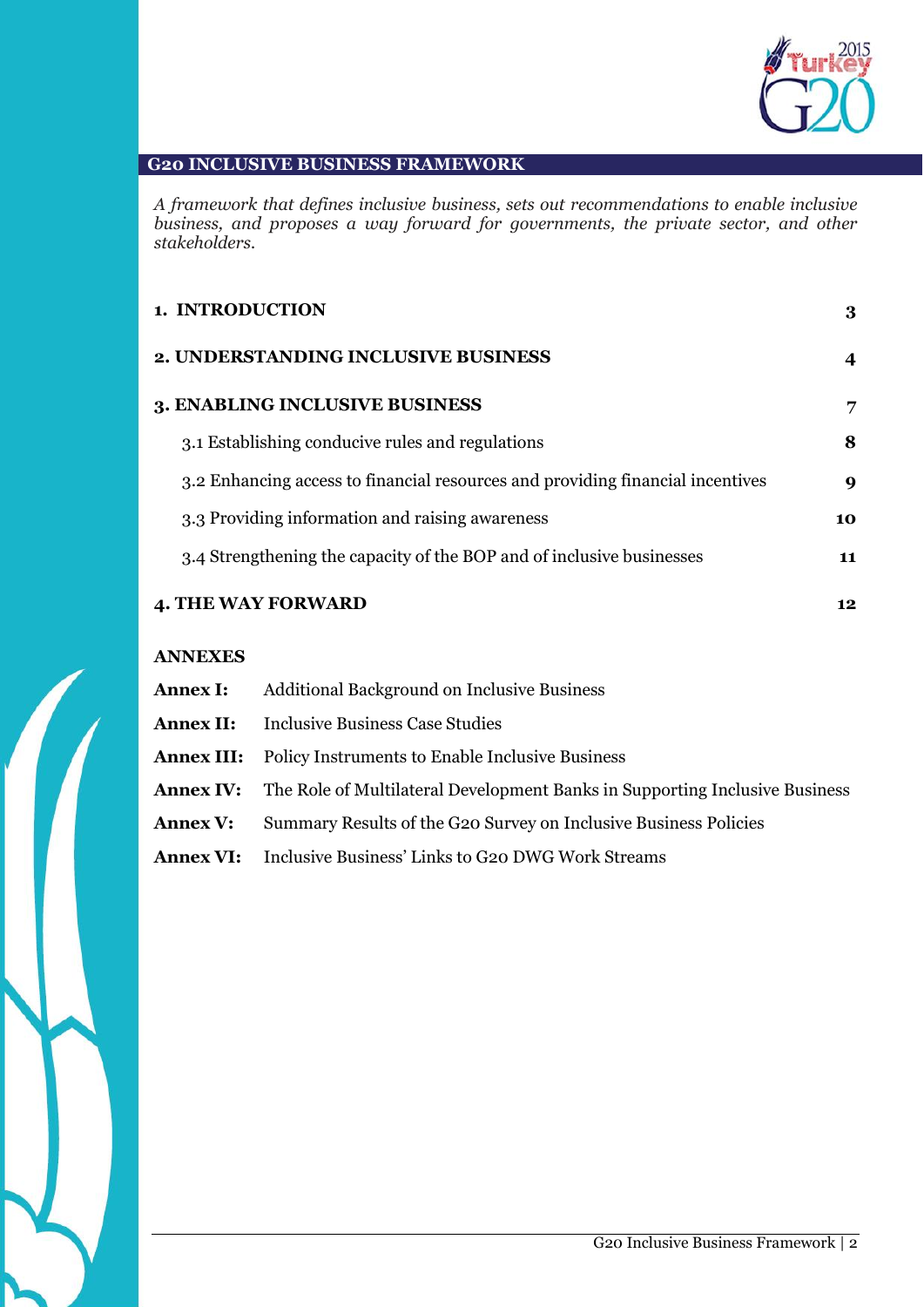

#### **1. INTRODUCTION**

Rapid growth and improved standards of living in developing countries are creating demand for goods and services by low income people valued at as much as \$5 trillion a year.<sup>1</sup> Businesses that target these consumers, adjust product offerings or marketing strategies to meet their needs, and establish local sources of supply can take advantage of this expanding demand. Most importantly, as they pursue these business opportunities, "inclusive businesses" as they are called, can bring people out of poverty by connecting poor segments of the population with markets. Inclusive business complements public policies aimed at advancing development.

#### *What is Inclusive Business?*

Inclusive businesses provide goods, services, and livelihoods on a commercially viable basis, either at scale or scalable, to people living at the base of the economic pyramid (BOP)<sup>2</sup> making them part of the value chain of companies´ core business as suppliers, distributors, retailers, or customers.<sup>3</sup> In addition to these commercially inclusive activities, businesses may also pursue broader socially inclusive goals. Inclusive business should promote sustainable development in all its dimensions – economic, social and environmental.

As inclusive businesses deepen investments in low-income communities, they improve access to affordable quality products and services, enhance productivity, and generate new income and livelihoods opportunities across the BOP. In doing so, they enable inclusive growth and sustainable development.

In targeting low-income market segments, inclusive businesses also spur innovation, strengthen value chains, build more effective operations, uncover new sources of profitability, and enhance long-term competitiveness.

#### *A Growing Force*

 $\overline{a}$ 

Inclusive businesses are proven and growing. The world's multilateral development banks have invested over \$15 billion in inclusive business approaches and private investors have raised \$6 billion in funds for businesses with not only commercial viability, but also with explicit social objectives.<sup>4</sup>

Inclusive businesses are expanding markets and helping tackle poverty, generating commercial returns, and advancing development. In Kenya, M-PESA has transformed the way 15 million people transfer money, empowering all those with access to a mobile phone. In India, Jain Irrigation Systems Ltd. has worked with over 30 million smallholder farmers to

<sup>4</sup> European Commission (2014) A map of social enterprises and their ecosystems in Europe

<sup>&</sup>lt;sup>1</sup> The estimated 4.5 billion new customers are located in 92 developing countries and emerging markets. Spending power in purchasing power parity (PPP) terms. Both figures per the Global Consumption Database:<http://datatopics.worldbank.org/consumption/>

<sup>2</sup> Base of the Economic Pyramid (or BOP) is used to describe men and women who are low-income or who lack access to basic goods and services. The low-income segment is commonly considered to include people earning up to \$8/day in purchasing power parity terms (PPP). Setting the maximum in PPP terms adjusts the real figure to equate the relative purchasing powers amongst different countries. <sup>3</sup> In 2011, the G20 adopted the following working definition of inclusive business for the G20 Challenge on Inclusive Innovation: "a private sector approach to providing goods, services, and livelihoods on a commercially viable basis, either at scale or scalable, to people at the base of the pyramid by making them part of the value chain of companies' core business as suppliers, distributors, retailers, or customers." This does not preclude other definitions.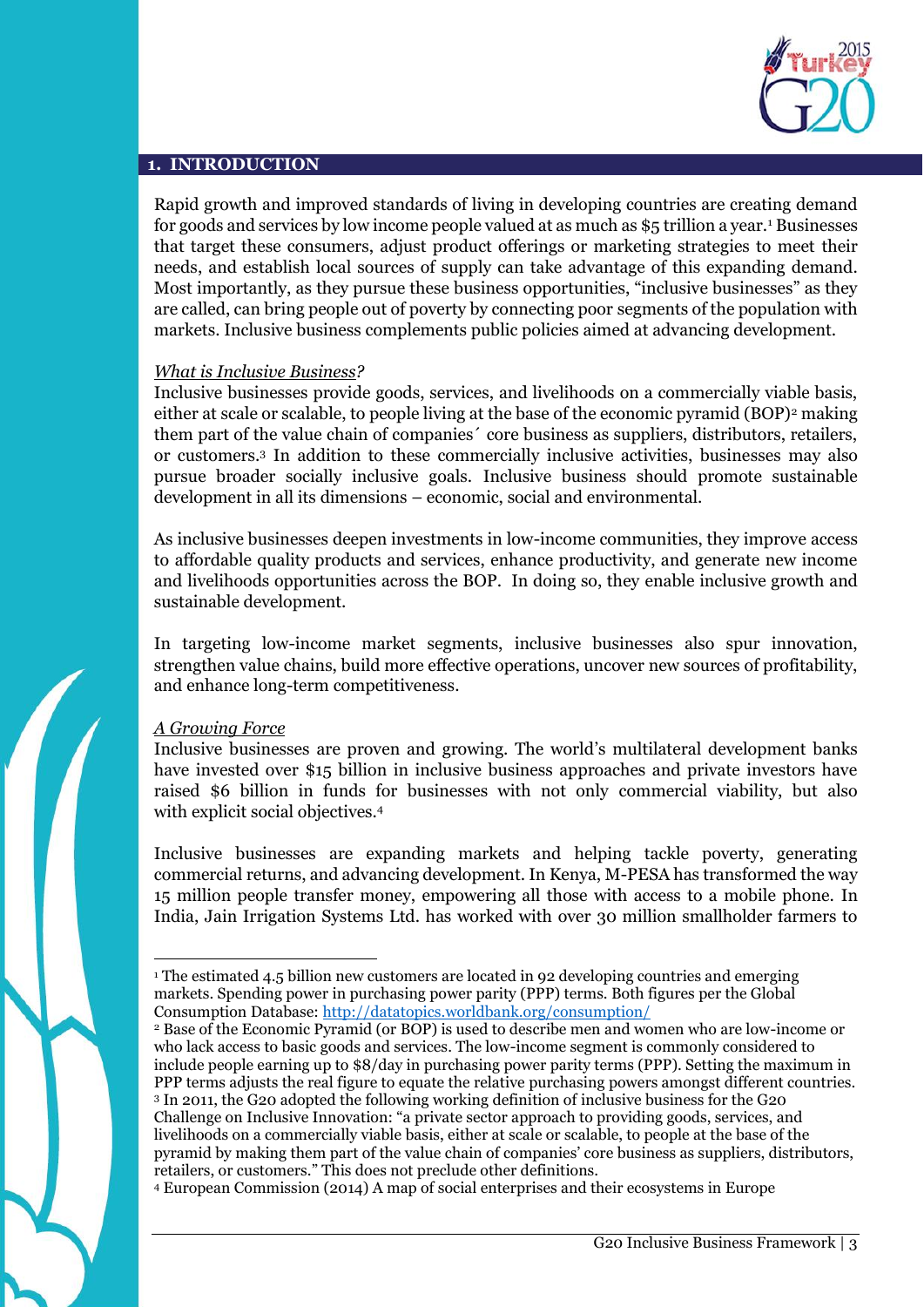

train them on drip irrigation so they can grow more using less water. These inclusive businesses are having real impact in communities that need it the most.

While the potential is proven, the opportunities of inclusive business are yet to be fully captured.

#### *Harnessing Inclusive Business for Sustainable Development and Growth*

The Addis Ababa Action Agenda of the Third International Conference on Financing for Development recognized the importance of the private sector in addressing sustainable development challenges. This demands a fundamentally different engagement with the private sector going beyond corporate social responsibility and philanthropy. For private capital and innovation to flow towards advancing the Agenda 2030 and the Sustainable Development Goals (SDGs), societies will have to structure incentives that simultaneously advance business and development -- recognizing the importance of addressing the diverse needs and challenges faced by countries in special situations, in particular African countries, least developed countries, landlocked developing countries and small island developing States, as well as the specific challenges facing middle-income countries.

This is a broad agenda that speaks to how the private sector can contribute to advancing inclusive and sustainable growth. This agenda encompasses a wide range of contributions to inclusive growth and development, including inclusive workplace practices such as the hiring and skilling of people from vulnerable groups, including women and people with disabilities. Within this broad agenda, this G20 Framework on Inclusive Business focuses on business approaches that seize market opportunities that directly improve the lives of those living at the BOP.

Inclusive business has the potential to be a driving force for inclusion and sustainability and to contribute to the effective implementation of the SDGs. To harness this potential, all stakeholders – including governments, the private sector, and other actors – have a role to play. The G20 can play a critical catalyzing role by: i) enabling inclusive business through its members' policies, approaches, and good practices; and ii) helping promote and grow inclusive business through its convening, coordinating, and mobilizing power. Additionally, in applying the inclusive business framework to their domestic and development policies, G20 members can lead by example on policy implementation.

#### **2. UNDERSTANDING INCLUSIVE BUSINESS**

#### **Inclusive Business Approaches**

Organizations differ as to how they approach inclusive business, with three distinct categories emerging: *Inclusive Business Models*, *Inclusive Business Activities*, *and Social Enterprise Initiatives*.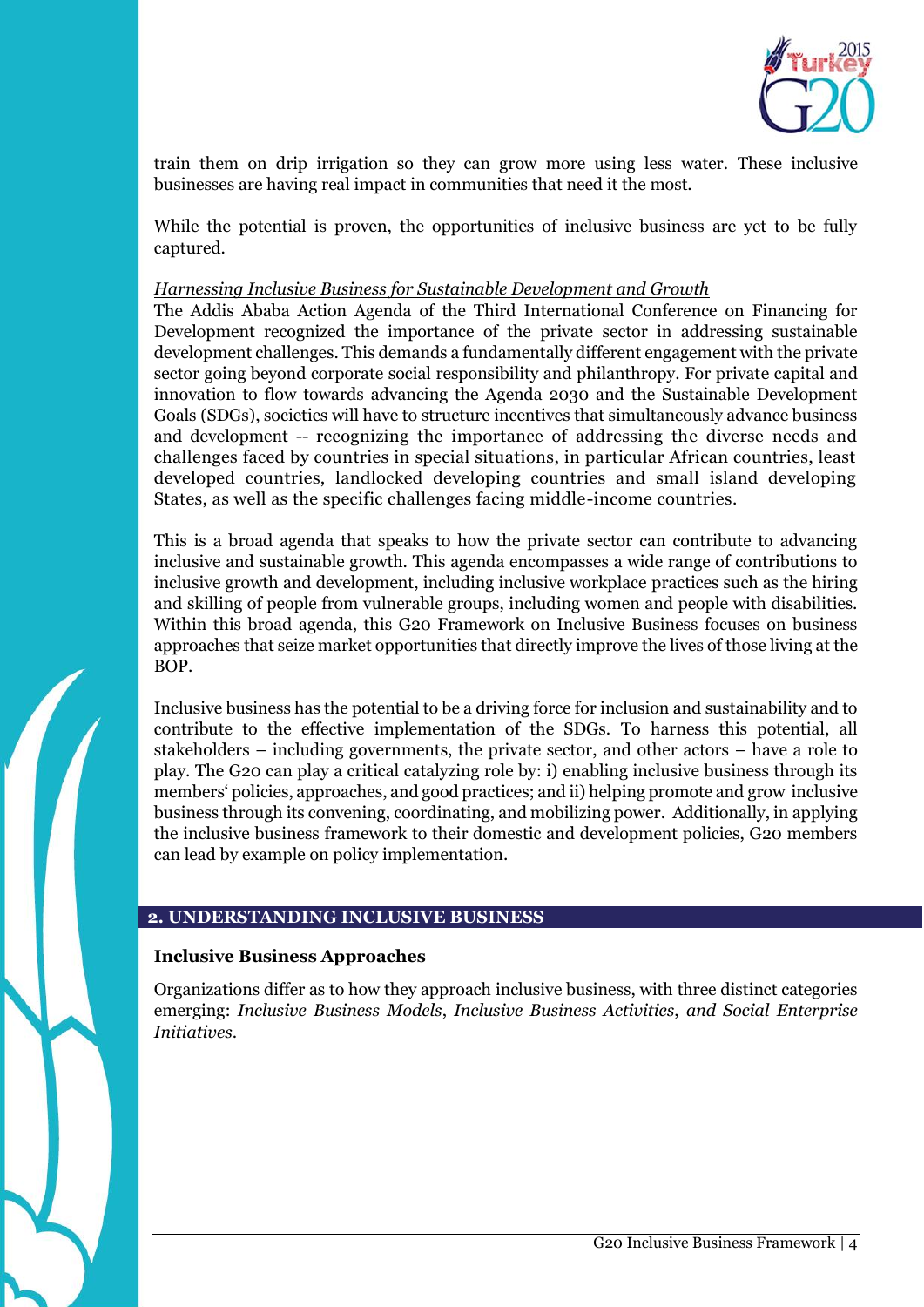

#### Figure 1: Inclusive Business Approaches

|                                                | <b>INCLUSIVE BUSINESS</b><br><b>MODELS</b> | <b>INCLUSIVE BUSINESS</b><br><b>ACTIVITIES</b>   | <b>SOCIAL ENTERPRISE</b><br><b>INITIATIVES</b> |
|------------------------------------------------|--------------------------------------------|--------------------------------------------------|------------------------------------------------|
| <b>BOP's Relationship</b><br>to Business       | Core Value Chain                           | Ancillary                                        | Ancillary or Core Value<br>Chain               |
| <b>Financial Return</b><br><b>Expectations</b> | Market Returns                             | Market Returns or<br><b>Below Market Returns</b> | Not Profit Maximizing                          |
| <b>Primary Funding</b><br>Type                 | Commercial                                 | Commercial                                       | Mixed                                          |

Companies with an *inclusive business model* integrate the BOP into their core business operations. Commercial viability of the business model is at the forefront for companies in this category as they rely primarily on commercial sources of financing for their business operations and look to realize market returns. This marks a sharp distinction from development approaches that are dependent on direct public funding.

*Inclusive business activities* also include people at the BOP into companies' value chains. However, these activities are not central to the commercial viability of the company nor do the BOP make up a significant part of the base of customers, suppliers or business partners. Notwithstanding, these activities contribute to the overall aims of inclusive business. The activities are usually financed by companies' internal resources, often complemented by support from commercial funds, concessional funding, or grants.

*Social enterprise initiatives* have the mission to improve individuals' and communities' economic and social well-being and institutionalize the pursuit of explicit social objectives.<sup>5</sup> A distinct feature of social enterprises is that they are not structured to maximize their profits for redistribution. Generally, most profits are reinvested back into the enterprise in order to fulfil and strengthen its social mission. Not all social enterprises are financially viable, especially those that are small, and they rely on a mix of external financial resources.

*Cooperatives* may be involved across the spectrum of inclusive businesses, either by using an inclusive business model, operating inclusive business activities, or functioning as a social enterprise initiative. Cooperatives may also be a part of the value chain of a larger inclusive business company.

For further detail on the three approaches to inclusive business, see Annex I.

National and international frameworks and instruments play an important role in setting the context for inclusive business. Inclusive businesses, like other companies, should adhere to relevant national laws on labor, social, and environmental standards, many of which, in turn, are informed by relevant international frameworks and standards.<sup>6</sup>

 $\overline{a}$ <sup>5</sup> Based on OECD and EU definitions: OECD (1999) Social enterprises, OECD Publishing; COM (2011) 682 Communication on "Social Business Initiative - Creating a favorable climate for social enterprises, key stakeholders in the social economy and innovation", Brussels, 25.10.2011

<sup>6</sup> The ILO Tripartite Declaration of Principles concerning Multinational Enterprises and Social Policy (MNE Declaration) is the principle normative instrument guiding company behavior on labor and employment issues. It incorporates the ILO Declaration of Fundamental Principles and Rights at Work (FPRW) and calls upon all actors to contribute to the realization of these FPRW. Further detail is available in Annex X.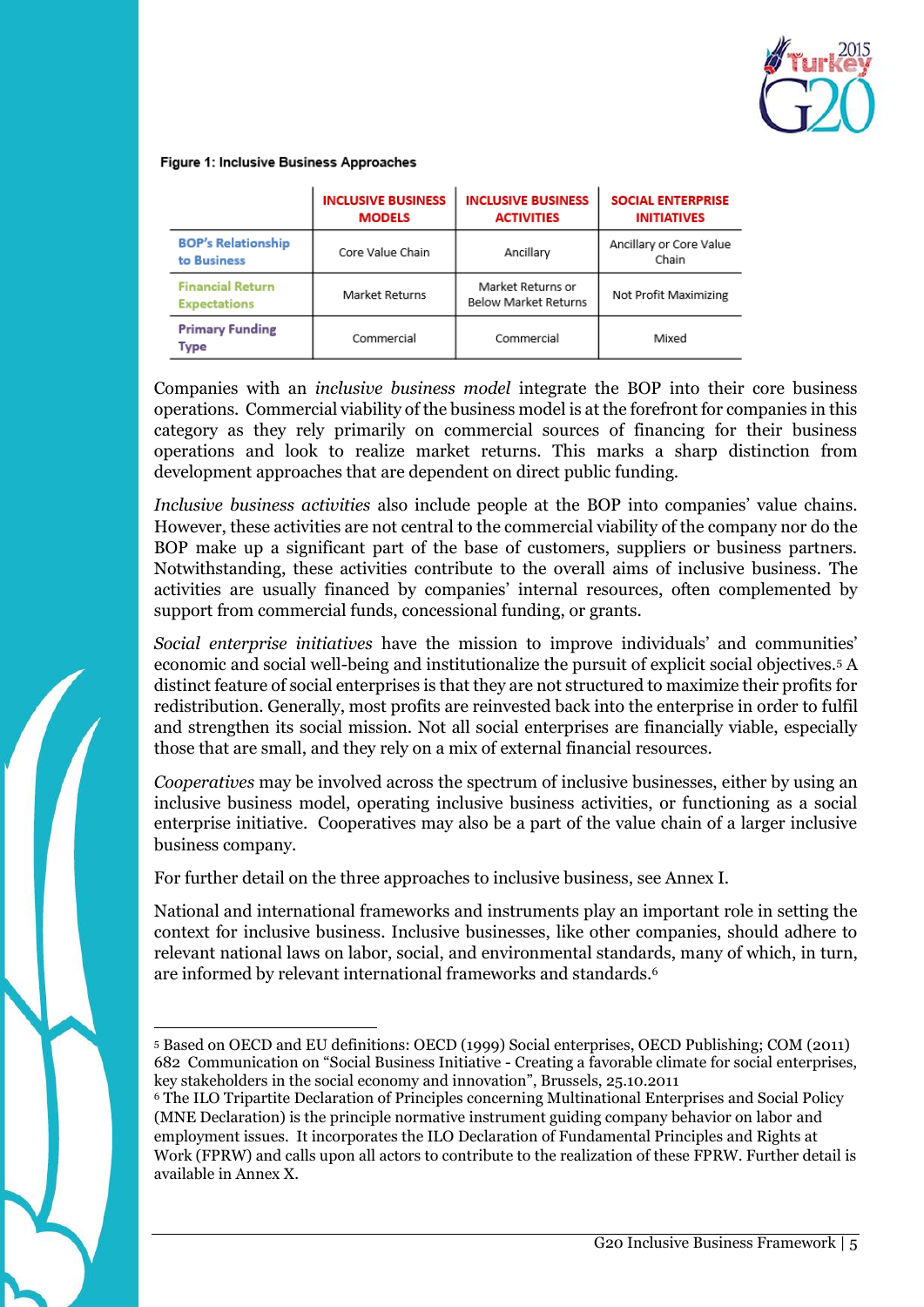

Inclusive businesses tend to be most active in sectors where the BOP are engaged, such as agriculture, or in sectors that supply the BOP with basic services such as health, education, communications, energy, housing, financial services, and water/sanitation (see Figure 2). These are also sectors where government policy plays a particularly important role. For case studies of inclusive businesses in each of these sectors, see Annex II.

#### Figure 2: Illustrative Approaches by Sector

| <b>Agribusiness</b>                 | Procuring from smallholder farmers<br>Selling to smallholder farmers |
|-------------------------------------|----------------------------------------------------------------------|
| <b>Education</b>                    | Affordable education and/or vocational training                      |
| Health                              | Affordable healthcare services<br>Nutritional products               |
| <b>Housing</b>                      | Affordable housing and housing finance                               |
| <b>Financial</b><br><b>Services</b> | Mobile money<br>Microfinance and Microinsurance                      |
| <b>Utilities</b>                    | Last mile delivery of water/energy                                   |

#### **Challenges**

Many inclusive businesses face external and internal constraints, both at the BOP market level and at the company level. Challenges differ in degree and type from those typically encountered by businesses in developing and emerging economies and may also differ depending on the company's approach to inclusive business. Constraints at both the market and company levels have been identified along four broad dimensions: information, rules and regulations, financial resources, and capacity. Where these can be reduced, inclusive businesses can grow and achieve greater impact.

**Rules and regulations:** Innovative inclusive business solutions are often limited by existing regulation, or because legal foundations are missing; this was initially the case for microfinance and mobile money. Moreover, as BOP markets are mainly informal, companies find it difficult to establish and enforce contracts. At the company level, corporate rules and structures can limit their ability to innovate in BOP markets. Corporate business development processes, for example, often do not allow for longer-term investment or high levels of uncertainty. In addition, in many countries, non-profit organisations (NPOs) can be limited in regards to their earned income strategy.

**Financial Resources:** Conventional finance providers are not always equipped to finance inclusive businesses, and often consider risk-adjusted returns too low to merit credit or investment. Financial products are often not adapted to the needs of inclusive business. Despite the growth of the microfinance and SME industry, access to credit and other financial resources for the BOP are still scarce and are usually limited to small sums. Equity finance is also difficult to access. For example, smallholder farmers aiming to invest in equipment or distributors with a need for working capital must often rely on their own resources.

**Information:** At the market-level, information about BOP consumers' needs, preferences, and consumption patterns is often not available to potential investors or business partners. The same is true for BOP suppliers, as information about the production capacity of smallholder farmers, or of market prices, is often lacking. Information services, including market research, are also in short supply, especially at the local level. Companies that want to pursue a BOP market opportunity often encounter difficulties finding enough data to build an inclusive business model.

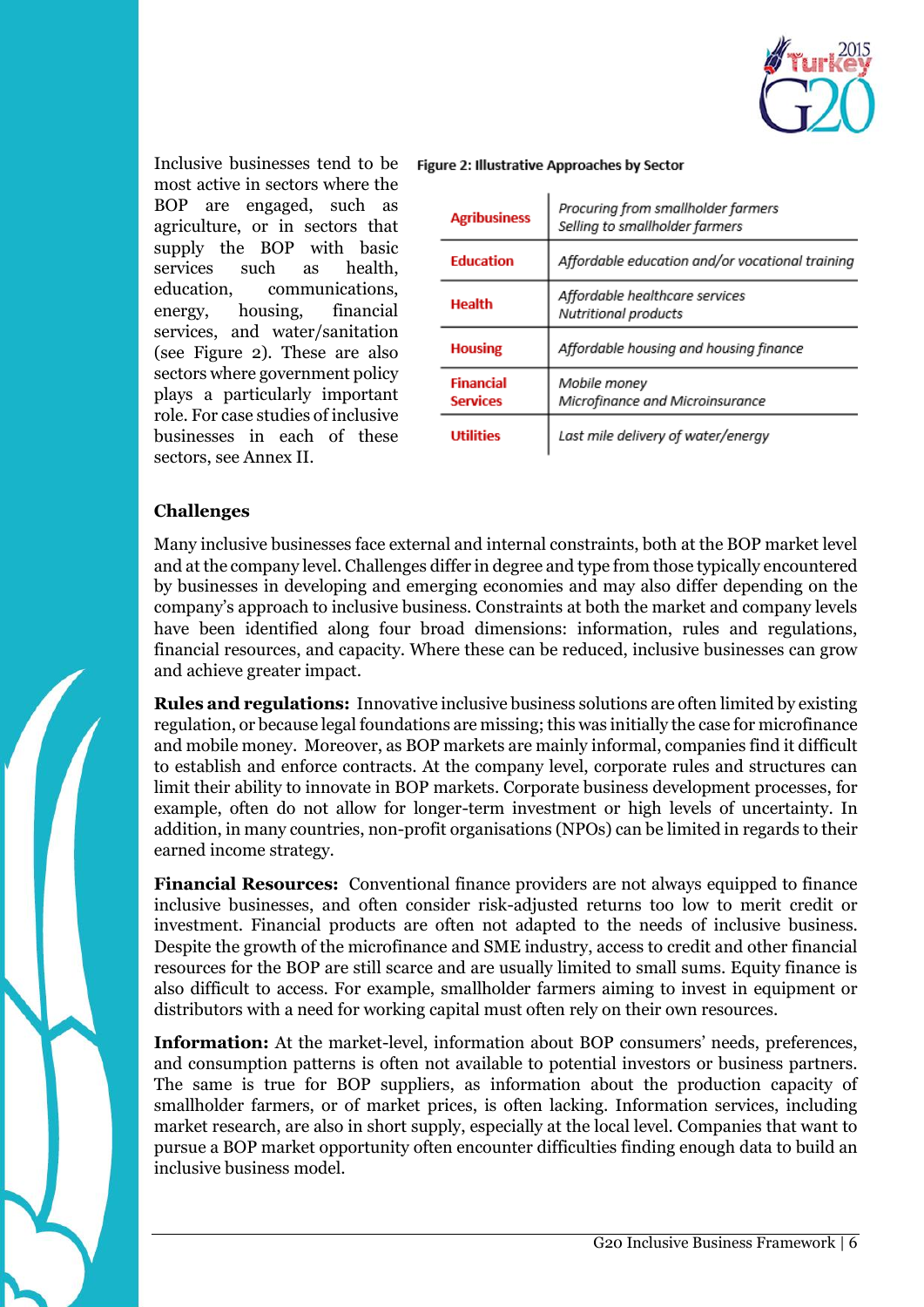

**Capacity:** Infrastructure in BOP markets, including roads, energy, and communication networks, is often lacking, increasing transaction costs on the "last mile." Companies face high costs when buying from producers and selling to consumers in remote, rural locations where functional logistics and distribution systems may be absent. Other service providers, including education and health care providers, may be limited or of poor quality. Companies often face high costs to raise customer awareness and train producers, distributors, and retailers at the BOP.

#### **3. ENABLING INCLUSIVE BUSINESS**

Inclusive businesses require a conducive context to grow and achieve broad-based impact. A variety of stakeholders have a role to play, but the key players are governments and companies.



#### **Figure 3: Inclusive Business Ecosystem**

**Governments:** Governments play a key role to enabling companies to pursue inclusive business models and integrate the BOP into their core business operations. A conducive enabling environment and a well-functioning financial infrastructure can help other stakeholders to effectively serve inclusive businesses.

Inclusive business policies directly enable and encourage private sector companies to include the BOP as part of their value chain and empower the BOP to participate in companies' value chains. Inclusive business policies exist at all levels, from overarching policy frameworks - where a clear and compelling overarching vision is established -- to practical administrative decisions. These policies go beyond creating a general conducive business environment; they focus explicitly on facilitating the relationship between inclusive businesses and the BOP. These policies cut across government, often requiring engagement by a broad range of ministries. A coordinating or lead government body can help to create coherence across government ministries and stakeholders.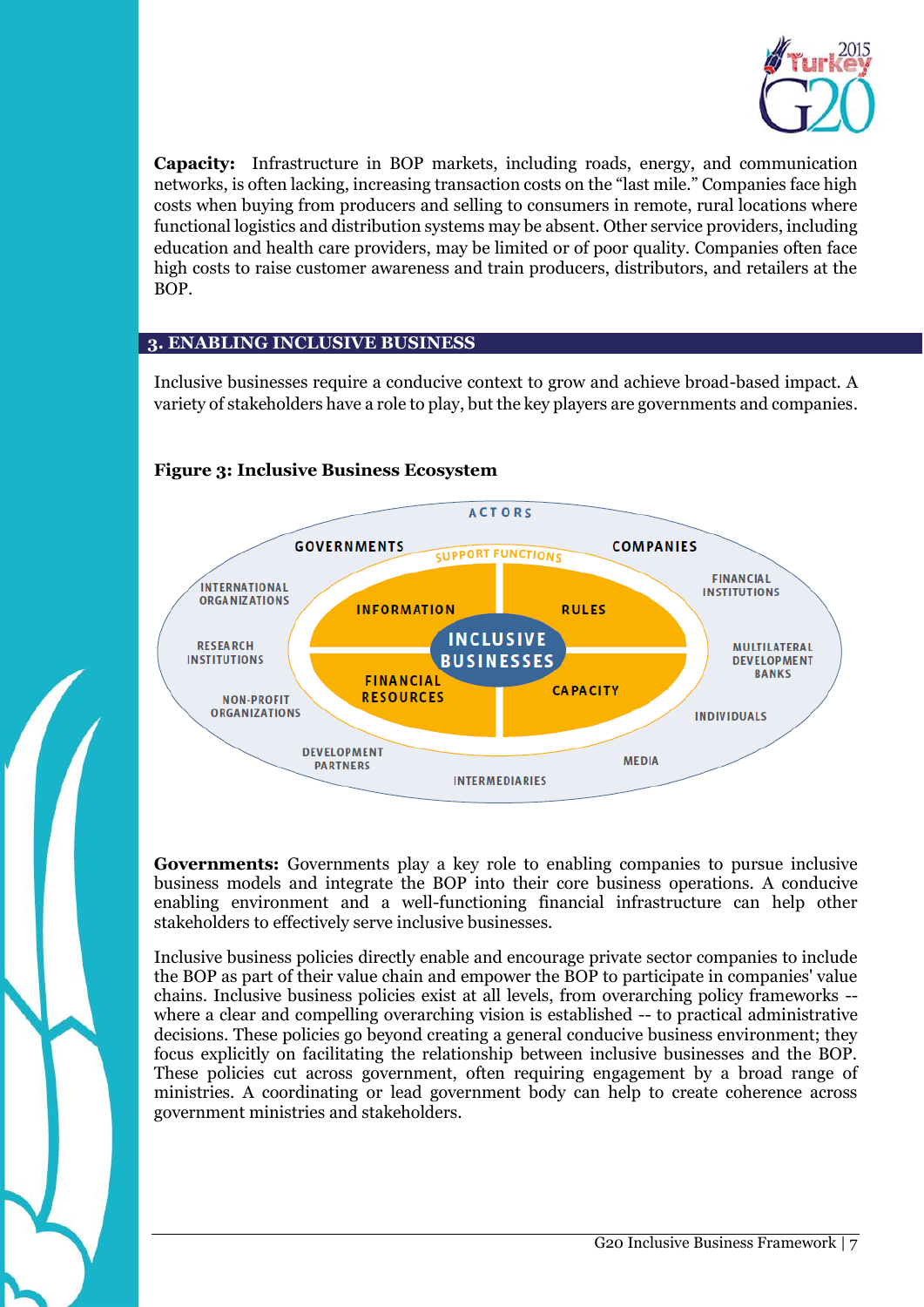

Partner governments also play an important role in facilitating inclusive business through their development agenda, both via direct support to inclusive businesses and via support to developing or emerging economy governments.

Multilateral development banks (MDBs), regional and bilateral development banks, and development finance institutions are also important drivers to improve access to finance for inclusive businesses. (See Annex IV for the MDBs' current work supporting inclusive business.)

**Companies:** Evidence shows that companies can create new markets at the BOP, create information, provide training and raise awareness, and offer financing to actors in their value chain. Private sector actors innovate and develop new business models to fill gaps in the ecosystem, for example through technology-enabled platforms.

Local financial institutions of all levels, such as microfinance institutions, cooperatives, and banks, play a crucial role in bridging the finance gap for inclusive businesses. Fair and transparent financial services, such as loans, equity, money transfers, microfinance, and insurance schemes, adapted to the needs of inclusive businesses are needed for these businesses to develop. Private investors, asset managers, and angel investors, as well as innovative crowd-investing methods, are also key, especially in the early stage of an inclusive business.

#### **3.1 Establishing conducive rules and regulations**

Rules define the framework and thus the incentives for inclusive business. Government rules can create the legal basis for action at the sector level, improve access for the BOP to markets, and incentivize the special contribution of inclusive businesses. Corporate certifications and strategies can also encourage the expansion of inclusive business.

## **The Role of Governments**

**Review existing regulations that limit BOP participation in market activities.**  Companies face challenges when they want to do business with BOP suppliers or service providers, or, for instance, provide financial or utility services to customers without proper documentation. For example, in Mexico, the government has adapted "know your customer" requirements for banks in cases of small accounts. As a result, low-income customers can now open bank accounts even if they lack formal ID cards. In other instances, sector regulation may

be missing or too restrictive to allow for innovative solutions to serve the BOP in vital areas like energy, education, and health. (See Annex III for additional information and examples on the role of governments, as described throughout this section.)

**Embed pro-poor targets into government contracts.** Public Private Partnerships (PPPs) and concessions can embed pro-poor targets by defining a certain level of inclusion of BOP producers or consumers. The Government of Manila, for example, granted Manila Water Company a concession for water and wastewater services under the condition of meeting service targets to cover previously excluded slum populations.

**Where necessary, introduce appropriate regulations for inclusive business companies.** Inclusive businesses – especially social enterprise initiatives -- often struggle with existing legal forms. Governments can create new legal structures that enable enterprises to pursue social objectives and that can also provide them with certain benefits. In the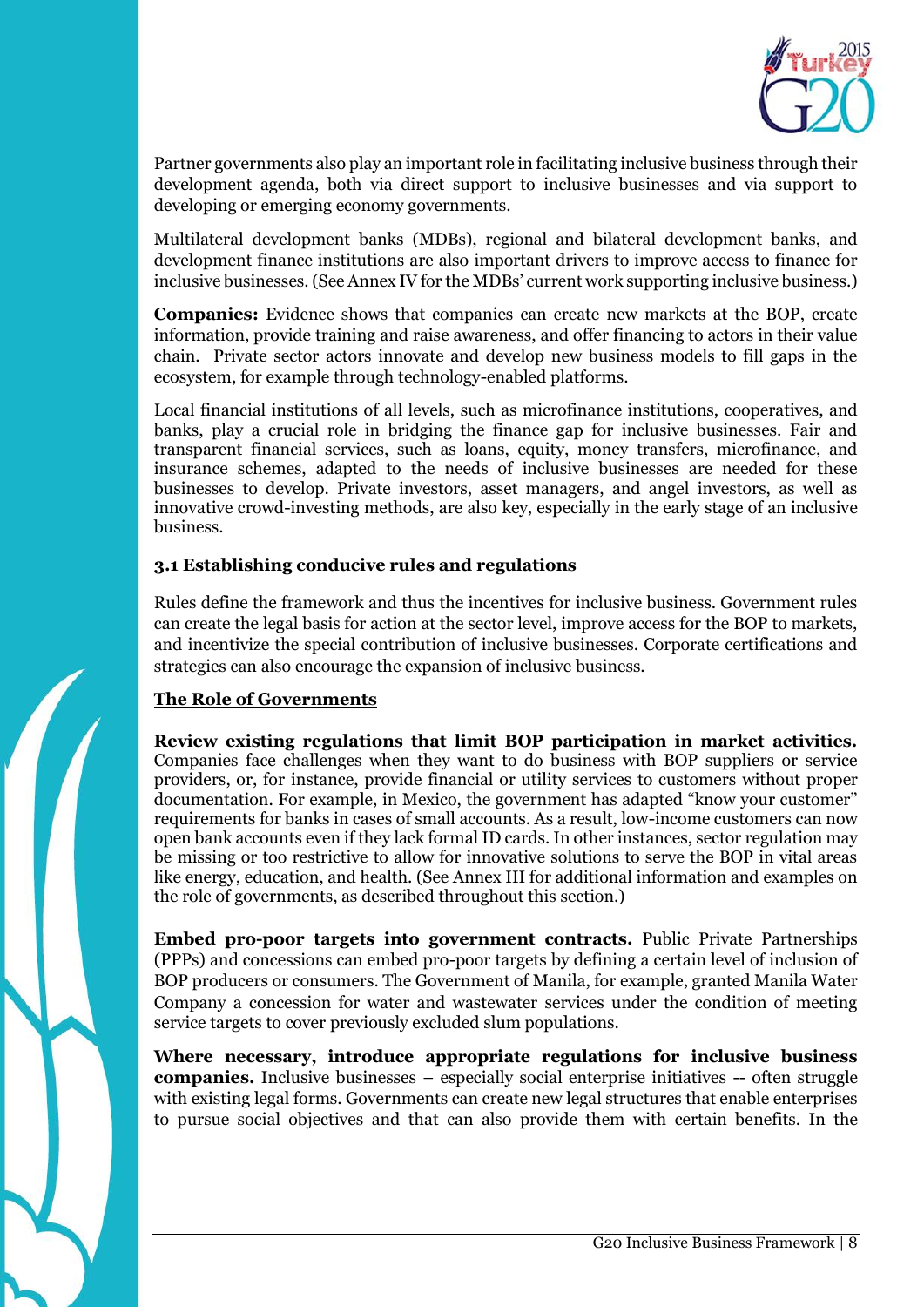

European Union, 20 Member States have already established specific legal forms or statutes for social enterprises.<sup>7</sup>

#### **The Role of Companies**

**Encourage inclusive business in their corporate strategy.** Companies can establish their own corporate objectives and strategies to integrate low-income communities into their operations. In Afghanistan, telecommunications provider Roshan built its strategy off of its vision to provide all Afghans with access to mobile telephony and to play a key role in the country's reconstruction and economic development.

**Establish certification programs.** Internal company certifications can assist companies to move towards technical, social, and environmental standards, and can enhance visibility and trust for consumers and/or investors. Certifications can be used to reward inclusive production processes and signal quality to consumers. In India, Jain Irrigation developed a Jain GAP certification for its smallholder farmer suppliers from whom the company purchases vegetables. This has helped the company meet its buyers' concerns for quality without significantly increasing costs for BOP farmers.

#### **3.2 Enhancing access to financial resources and providing financial incentives**

Access to finance throughout the value chain and financial incentives are important to strengthen the BOP market at multiple levels.

#### **The Role of Governments**

**Improve access to finance for the BOP.** Improving the BOP's access to finance is key. This includes a range of financial services, such as loans, savings, insurance and money transfers. While the need for BOP financing appears at every stage of a company's value chain -- whether the BOP are engaged as suppliers, retailers, distributors, or customers -- they often do not qualify for financing because they lack a formal credit history or proof of income. For example, a smallholder farmer may require financing to pay for inputs, transportation, or to enhance productivity. A BOP customer may need financing to make larger purchases may need to transfer money, or save in a formal account. It is important that governmental agencies, including the central bank, regulators, and other supervisory bodies, when creating a robust regulatory environment and secure supervision of the financial sector, also consider how to ensure that the regulatory and supervisory framework fosters financial inclusion, stability, and transparency.

Governments can stimulate the supply and demand and increase affordability of financial products via targeted credit facilities, subsidies, and insurance schemes – such as those for agricultural weather insurance. For example, Agroasemex is Mexico's national insurance institution for risks in agribusiness. (See Annex III for additional information.) Over time, these often create the conditions whereby their intervention can be discontinued.

**Improve access to finance for inclusive businesses and provide financial incentives***.* Governments can promote access to finance for inclusive businesses, which are often evaluated as riskier than conventional businesses. This can be done by encouraging

 $\overline{a}$ 

<sup>7</sup> European Commission (2014) A map of social enterprises and their ecosystems in Europe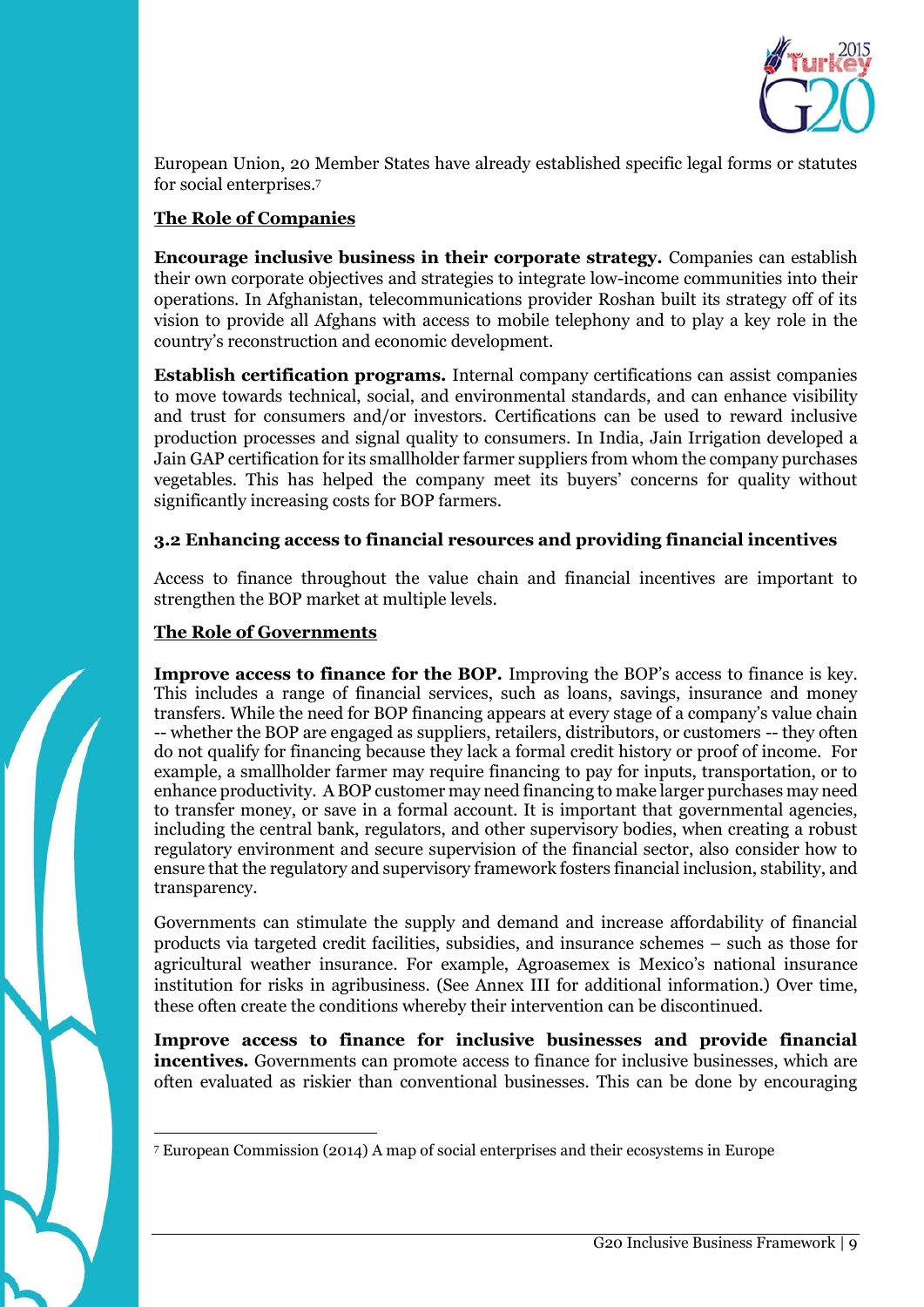

banks to adopt targeted lending programs, as well as by providing full or partial credit guarantees, factoring,<sup>8</sup> finance leasing,<sup>9</sup> and equity financing to inclusive businesses.

Governments can also provide financial incentives directly to companies or to investors financing inclusive businesses. Challenge funds and matching grants have emerged as possible financing mechanisms to catalyze pro-poor innovation and investment. Public procurement preferences for inclusive businesses can also provide a major incentive for companies to include the BOP.

#### **The Role of Companies**

**Provide financial services to the BOP.** Companies can develop targeted financial products to enhance the financial inclusion of the BOP in their value chain. Companies frequently have a close relationship with the BOP in their value chains and are thus able to provide short-term or seasonal credit that would otherwise not be available in the market. In Brazil for example, the wholesaler/distributer Grupo Martins established a financial intermediary – Tribanco – to finance small shops and provide short-term access to credit for low-income customers.

**Establish investment products.** A variety of new players are emerging in impact investing, complementing longstanding activities of development finance institutions. New players range from quasi-philanthropic to fully for-profit entities, which are opening new financing opportunities, combined in some cases with other non-financial services. All of them seek, beyond a financial return, a positive – and measurable – social or environmental impact. They provide debt, equity, and other financial products, such as guarantees, whereby return expectations are usually longer-term, thus allowing businesses to grow without the pressure to deliver short-term returns.

#### **3.3 Providing information and raising awareness**

Information and awareness are required at all levels of the market, among the BOP as well as within inclusive businesses. Governments and companies can often work together to provide this information and raise awareness.

#### **The Role of Governments**

**Compile and share BOP market data.** Governments can compile and share BOP market data, including data from household surveys or social security programs, so that companies can identify and better understand BOP markets. For example, the World Bank Group recently created the Global Consumption Database through which companies can access high-level information on BOP consumption patterns. More institutional solutions to create and share information on the BOP can enable specific markets, such as those for financial services. Credit bureaus, for example, provide information on borrowers' credit histories, sometimes including information from nonfinancial institutions, such as utilities and retailers. The information can help banks better assess the risk of inclusive business.

 $\overline{a}$ <sup>8</sup> Factoring entails the purchase by the lender of a firm's accounts receivables at a discount and, in the case of non-recourse provisions, the collection of invoices directly from the parties that owe money. <sup>9</sup> A finance lease is a contract that allows the lessor, as owner, to retain legal ownership of an asset while transferring substantially all the risks and rewards of economic ownership to the lessee.

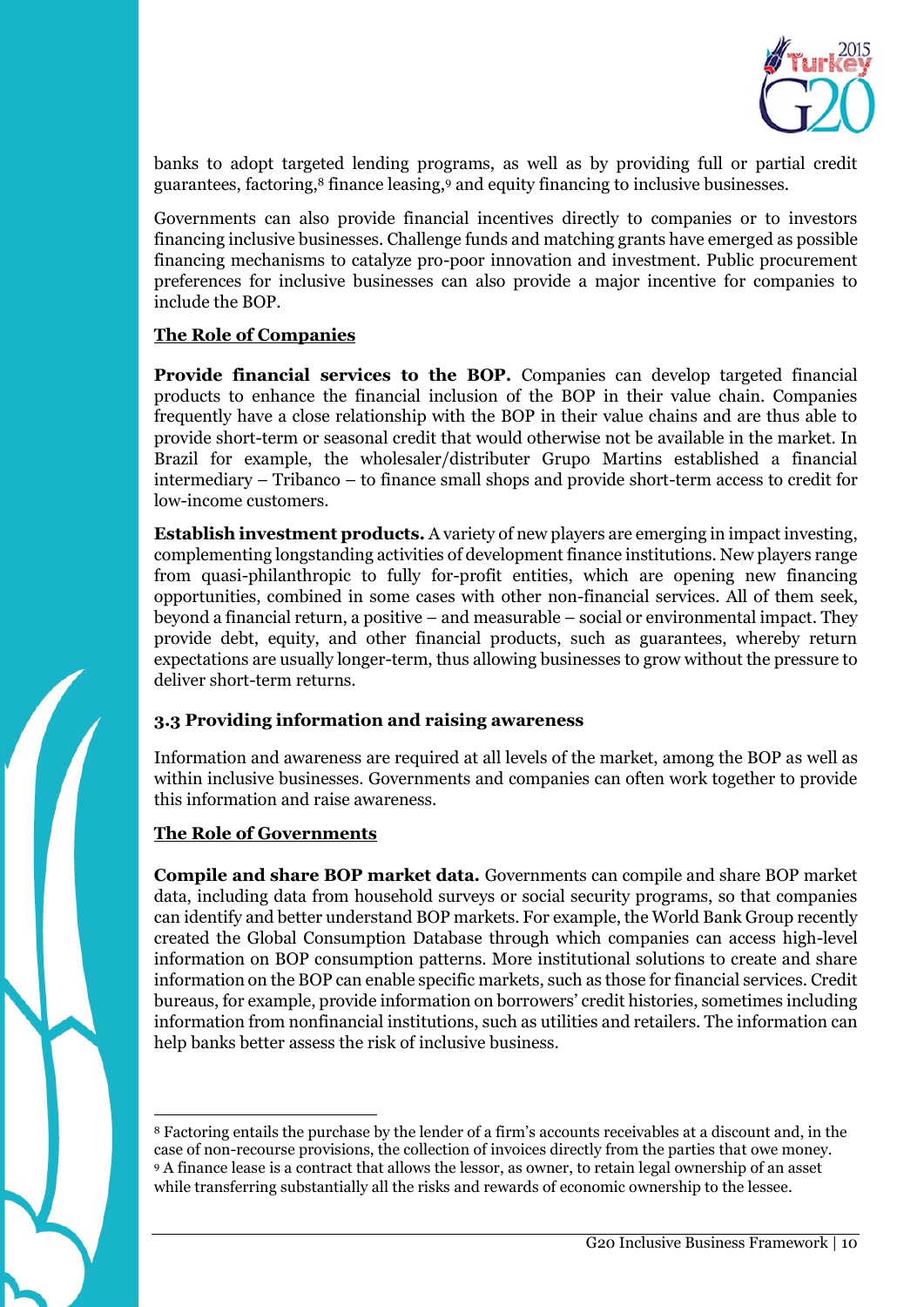

**Provide information to the BOP.** Information is also critical for the BOP to engage in broader value chains, as BOP customers and suppliers often lack important information to make informed consumption or business choices. For example, BOP customers may be unwilling to pay for clean water because they are unaware of the negative health impact of the free water they currently consume. Once informed of these benefits, they are much more likely to consider paying a nominal fee for clean water.

**Raise awareness on inclusive business**. Governments can also raise awareness and build insight on the inclusive business approach. Award programs, such as the G20 Challenge on Inclusive Innovation, create awareness of inclusive business and allow companies to learn from others. By selecting good practice cases, governments acknowledge and reward the contribution of these organizations. At the same time, they provide successful models and proof of concept and underline the contribution of inclusive business to a variety of social and business aims.

Beyond awards, governments can create public awareness campaigns to attract investors to the inclusive business approach and to identify promising pro-poor initiatives of the private sector. Australia, for example, funded a study on the core business activities that Australian multinationals undertake that contribute to poverty alleviation. Governments can also fund research on inclusive business as an approach to identify relevant models in and for their national contexts. Finally, governments can provide forums for peer-learning. With the support of German development cooperation, the Colombian government agency for the eradication of extreme poverty, together with the national business council for sustainable development, host a national public-private committee for inclusive business, where companies and government can share their experiences with inclusive business.

## **The Role of Companies**

## **Leverage information to deepen or expand business engagement with the BOP.**

Through their close relationship with the BOP, inclusive businesses can amass a significant amount of information on the BOP in their value chain. This data can be leveraged to expand the scope of the company's engagement by partnering with a financial institution and using the information to reduce the risk of the BOP borrower. For example, Promigas, an energy holding company in Colombia, used the data it gathered through its operations to extend credit to over 550,000 BOP borrowers with no previous access to the financial system for home improvement materials, start-up capital, and school fees.

## **3.4 Strengthening the capacity of the BOP and of inclusive businesses**

Capacity is often lacking within BOP markets, restricting the ability of inclusive businesses to operate and to engage the BOP. Building market capacity requires direct on-the-ground support for the implementation of inclusive businesses, both at market level and at company level. (For the role of infrastructure development as an enabler for inclusive business, see Annex VI Links to G20 DWG Work Streams.)

#### **The Role of Governments**

**Align vocational training for the BOP with private sector needs.** To build BOP capacity to participate in value chains, governments can align public vocational training programs with industry needs by engaging the private sector in the design and delivery of these programs. Specifically, governments can strengthen existing vocational centers, as well as programs for skills and mentoring, apprenticeships, and quality certifications.

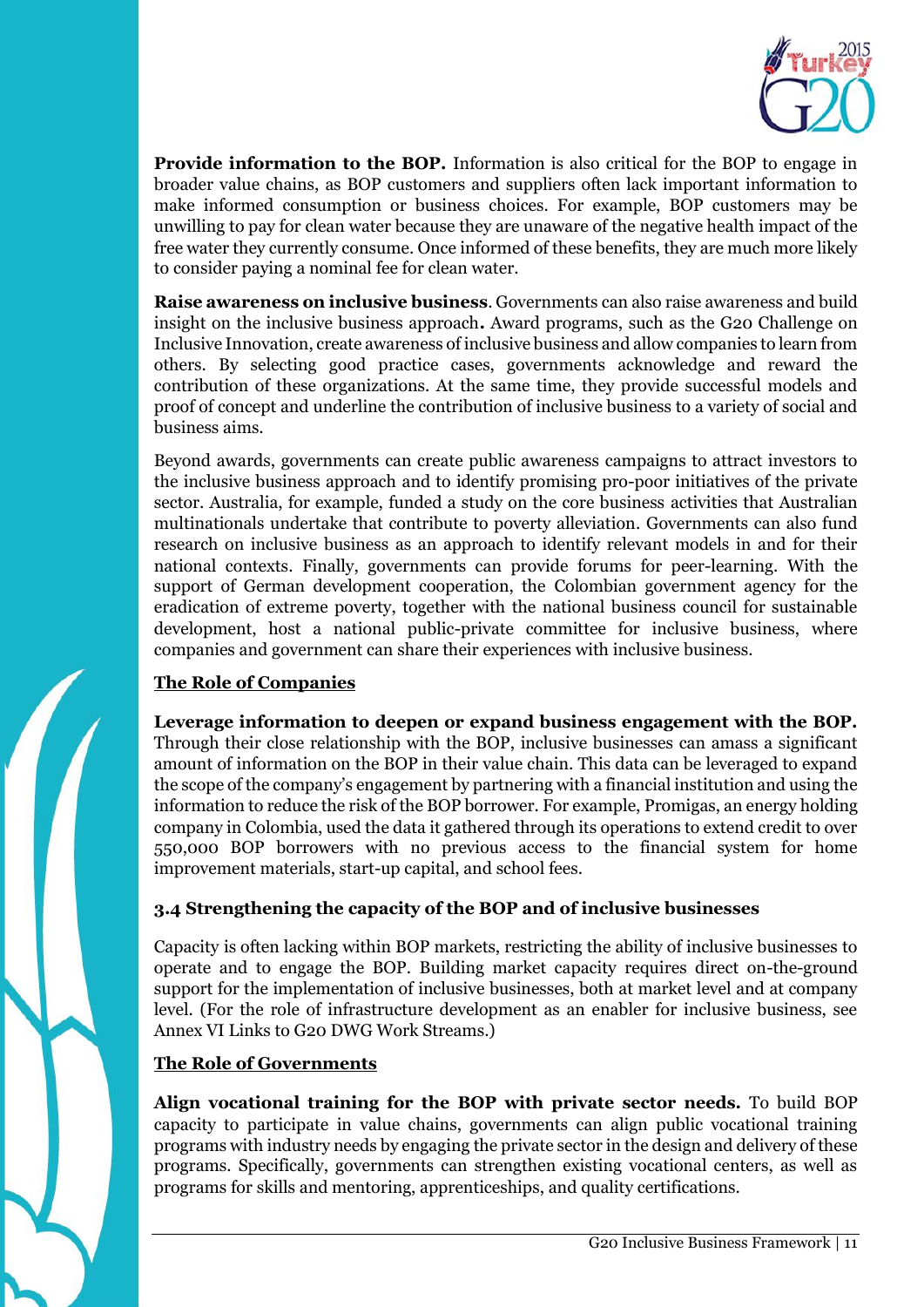

**Implement inclusiveness projects in partnership with the private sector.**  Government entities can often achieve their mission more efficiently and effectively by combining their own capacities with those of the private sector. For example, the Ministry of Education in China has worked with the IT company Ericsson to develop and distribute interactive learning content via mobile phones. Despite many examples of such development partnerships, few governments provide a clear framework on when and how to engage with the private sector. Dedicated partnering facilities, like the German develoPPP programme, can help with the design and implementation of partnership projects.

**Support business services for inclusive businesses.** Governments can encourage existing business development services to focus on inclusive businesses. For example, the Central Bank of Egypt partnered with GiroNil to develop an Automated Clearing House that allows services to be expanded into the BOP market by facilitating customer due diligence.

#### **The Role of Companies**

**Develop capacity of the BOP through training and education.** A lack of affordable and accessible education and nascent market dynamics both contribute to the need for training along the value chain. Companies can provide training to BOP suppliers to enable these suppliers to meet quality and service requirements. Companies targeting BOP customers, particularly companies that are first-movers into a particular market, can conduct awareness campaigns. Within the education sector in particular, companies can focus their efforts on providing BOP students with the skills that will make them employable. For example, Uniminuto, a non-for-profit tertiary institution in Colombia, offers a range of courses targeting lower-income students and emphasizes employability, affordability, and accessibility.

**Provide business support services.** Private sector companies are best-placed to offer business support services on a commercial basis to inclusive businesses. Companies can partner with governments to help establish such services, for example by tendering for BOPrelated research projects. To partner with government entities, companies also need to develop the appropriate internal structures and capacities.

#### **4. THE WAY FORWARD**

The G20 is uniquely positioned to advance the inclusive business agenda by virtue of its membership, global leadership function, and multi-stakeholder convening power. Future priorities will avoid duplicating existing actions on inclusive business and focus on accelerating action and innovation within the public and the private sector, and on facilitating greater coordination and faster learning. The G20 will:

**Send a Call to Action:** A call from G20 Leaders to all relevant actors, including governments, the private sector, international organizations, international financial institutions, including multilateral development banks, and other stakeholders, to consider the potential of inclusive business to advance inclusive growth and sustainable development, globally and nationally. The G20 commits to maintain Inclusive Business on the agenda in subsequent years, also taking into account its links with the five DWG priority areas, and to advance inclusive business in our domestic agendas, including by implementing, as relevant, the policies in this Framework. Members also commit to undertake national outreach with stakeholders to promote inclusive business.